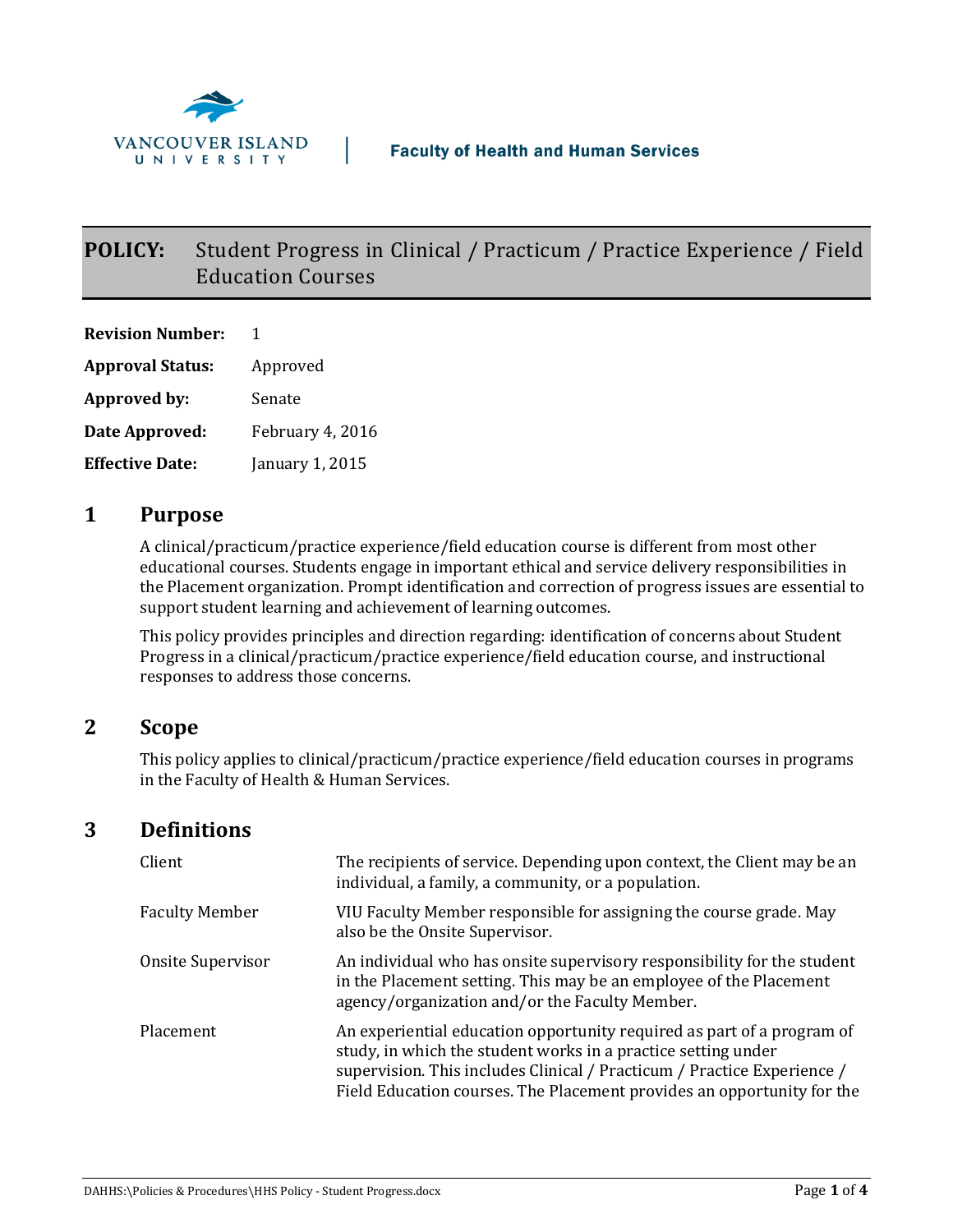|                         | student to apply, develop, integrate, and demonstrate skills and<br>knowledge in practical settings.                                                                                                                                                                                                                                                                                                                                                                             |
|-------------------------|----------------------------------------------------------------------------------------------------------------------------------------------------------------------------------------------------------------------------------------------------------------------------------------------------------------------------------------------------------------------------------------------------------------------------------------------------------------------------------|
| Scope of Practice       | The range of responsibilities (e.g. types of Clients, activities,<br>tasks/duties, procedures) and boundaries within which the student is<br>authorized to practice under supervision. Scope of Practice is set by<br>legislated regulation, professional association and/or established<br>occupational competencies. The student's Scope of Practice will also be<br>determined by the development of their learning and competencies as<br>they progress through the program. |
| <b>Student Progress</b> | The progression of the student toward achieving course learning<br>outcomes.                                                                                                                                                                                                                                                                                                                                                                                                     |
| <b>Unsafe Practice</b>  | Behaviour or incident that places the Client in jeopardy and/or at an<br>unacceptable level of risk for physical, psychosocial, or emotional harm.<br>This may include a behaviour which constitutes practice outside the<br>student's current Scope of Practice (i.e. not currently authorized or<br>educated to perform at the time).                                                                                                                                          |
|                         | Refer to Faculty of Health and Human Services Policy: Client Safety and<br>Clinical/Practicum/Practice Experience/Field Education Courses.                                                                                                                                                                                                                                                                                                                                       |
|                         | Also refer to VIU's Student Conduct Code (Policy 32.05) regarding Unsafe<br>Practice situations involving violation of the Student Conduct Code (e.g.<br>endangering the safety of any individual, violence or threats of violence,<br>personal harassment, disruption of the learning/working environment,<br>alcohol or drug related offences).                                                                                                                                |
| Unsatisfactory progress | Student performance that does not meet the expected learning outcomes<br>for the course for a student at that level of the course at that point in<br>time.                                                                                                                                                                                                                                                                                                                      |

## **4 Principles**

- 4.1 The goal of the Placement is to facilitate the student to successfully attain course/program learning outcomes, with a progression of gradually increasing expectations regarding skill development and independence as the student proceeds through his/her education and training.
- 4.2 Ongoing support for and feedback to the student are necessary to facilitate learning, including the need for formal evaluation and assessment of the student's progress toward meeting learning objectives. Where a student is at risk of not meeting learning outcomes by the end of the course the student shall be so advised and given opportunity for improvement as early as possible.
- 4.3 Student success is supported by a respectful, open, collaborative, and productive learning partnership between the Faculty Member and the student.
- 4.4 The behavioural expectations for professional competency increase throughout the program (e.g. from rote memorization of a concept to application to critical analysis).
- 4.5 The needs, interests, and safety of Clients are always the first priority in the Placement setting. These interests must be balanced with support to the student as a learner.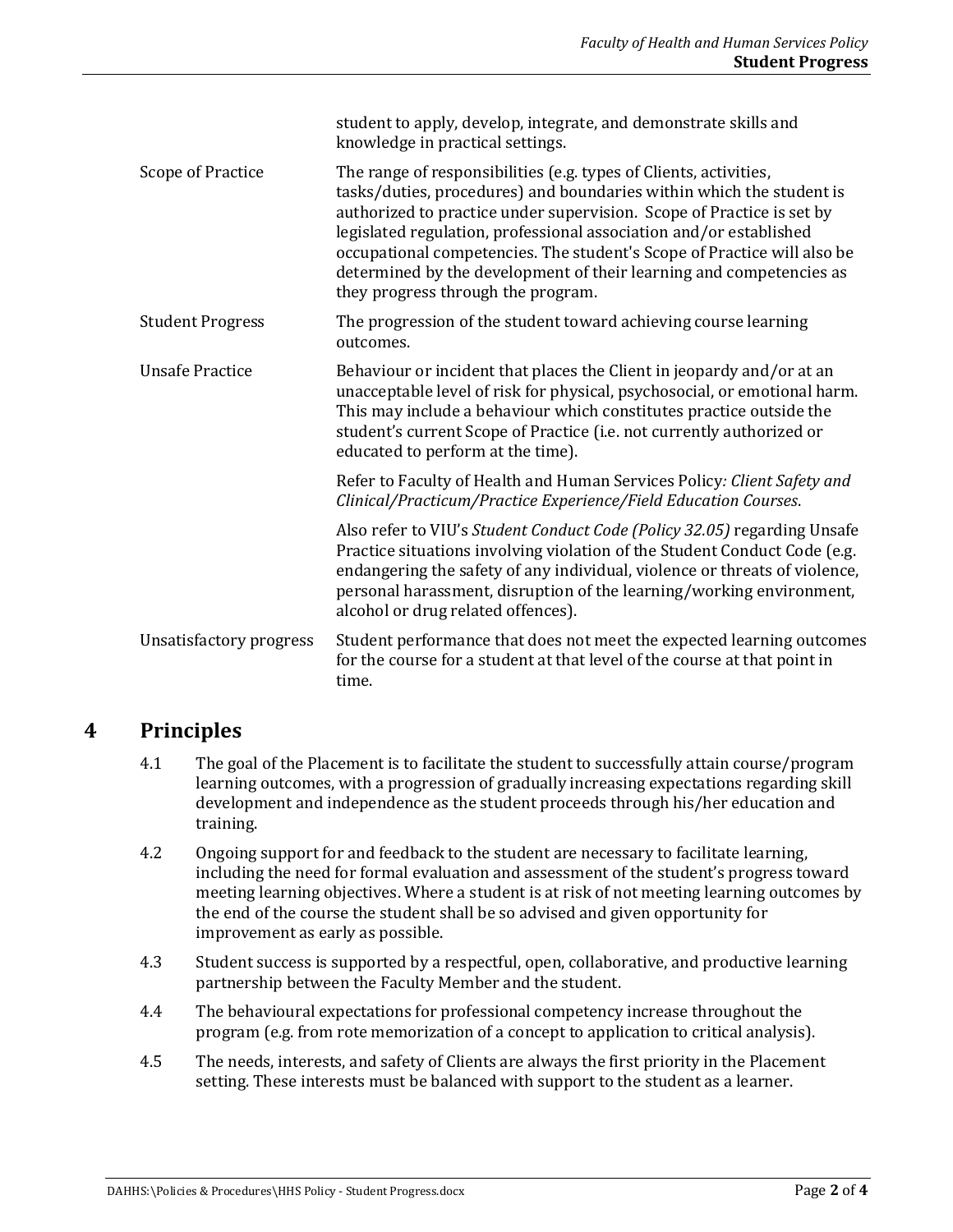- 4.6 The student is a learner in the Placement setting, and mistakes are possible as part of the learning experience.
- 4.7 The student has a right to confidentiality and assessments that are unbiased and based upon course learning outcomes.
- 4.8 In order to support sound decision making, the Faculty Member may benefit from consultation or advice regarding Student Progress issues. Such consultation will follow principles of anonymity of the student, confidentiality, and professional judgement. Identification of the individual student requires the student's permission.
- 4.9 The student is responsible for his/her own learning and responsiveness to feedback.
- 4.10 Faculty Members have the expertise and responsibility to assess student capabilities and progress on an ongoing basis, and to ensure an appropriate level of supervision. Where issues of Student Progress and performance are identified, the Faculty Member will determine an appropriate response and intervention.

#### **5 Policy Statement**

- 5.1 Student Progress in the clinical/practicum/practice experience/field education course
	- 5.1.1 Attendance is mandatory in all clinical/practicum/practicum experience/field education courses. Attendance is necessary to acquire necessary professional / occupational competencies (knowledge, values,, attitudes, and skills). Attendance is also necessary to demonstrate satisfactory progress and to demonstrate competencies for purposes of assessment.

Any exceptions will be defined in the course outline.

- 5.1.2 The student's progress in practice will be monitored, assessed, and documented based upon the stated learning outcomes.
- 5.1.3 The student is required to be familiar with and follow clinical/practicum/practice experience/field education course requirements and expectations; agency regulations, policies, and procedures; and professional standards.
- 5.2 Identifying concerns about Unsatisfactory Progress
	- 5.2.1 The responsibility for identifying issues regarding a student's progress or performance is shared by:
		- o The student,
		- o The Faculty Member, and
		- o The field supervisor.

Issues identified will be brought to the attention of the Faculty Member.

- 5.3 Responses to Student Progress issues
	- 5.3.1 The Faculty Member is responsible for determining the appropriate response and intervention to address Student Progress issues.
	- 5.3.2 The student is responsible for his/her own learning and improvement, utilizing the feedback, recommendations, support, and assistance available.
	- 5.3.3 The Onsite Supervisor is responsible for implementing onsite learning activities to support achievement of course learning outcomes.